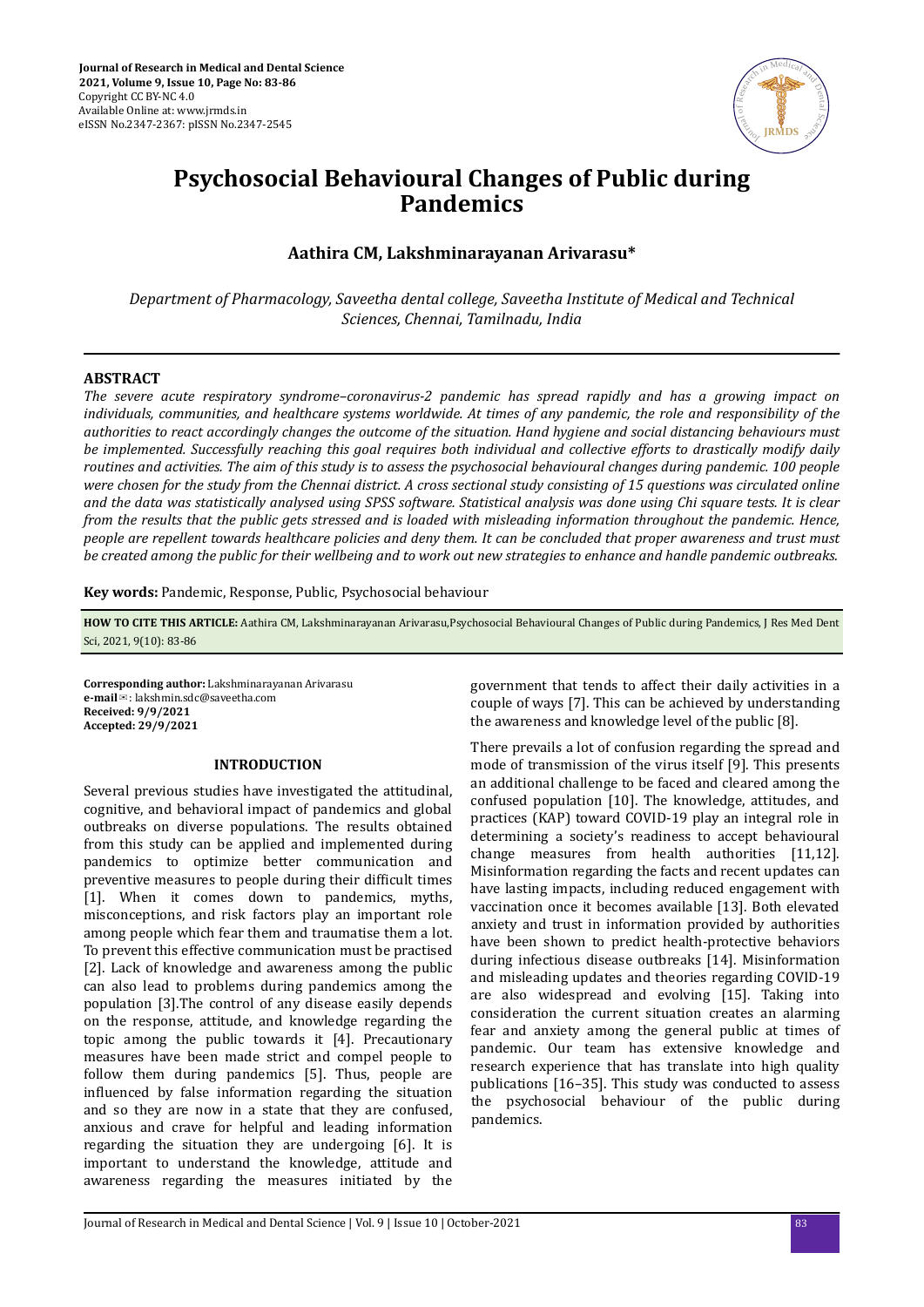## **MATERIALS AND METHODS**

#### **Study design**

The study was designed to include the general public of Chennai district. The participants who did not fall under this inclusion criteria and those not interested were excluded.

## **Sampling technique**

This study was a cross sectional study, conducted in a Chennai population of the general public. A total of 100 participants were involved in this study. The duration of the study was from January to March 2021.The participants of the study were randomly selected 100 people from Chennai. The participants below 18 years of age were excluded from the study.

#### **Inclusion criteria**

- Randomly selected 100 people.
- Voluntary participants willing to give informed consent.

### **Exclusion criteria**

- Participants below 18 years of age.
- Unwilling participants.

## **Questionnaire**

A validated questionnaire of 20 questions related to facts regarding pandemics especially COVID 19 and questions related to their mental health was prepared. The questionnaire was structured, close ended and designed in English language. There were three sections of the questionnaire. The first section covered the demographic profile including details regarding age, sex, and education. Section two had eight questions regarding knowledge and awareness regarding pandemics. Section three had 14 questions regarding their mental state and strategies to be followed during outbreaks.

### **Statistical analysis**

The variables were coded and the data was imported to SPSS Version 20 categorical variables were expressed in terms of frequency and bar graphs were plotted. The statistical significance of the associations were tested using Chi square tests.

#### **RESULTS**

Results are mentioned in figures (Figures 1 to Figure 5).



**Figure 1: Graph represents the percentage of males and females in the study. 52% females and 48% males were involved in this study. Blue colour indicates female and violet colour indicates male.**



**Figure 2: Graph representing the association between gender and the response to the belief of people whether masks prevent the transmission of COVID 19. The gender of the patients is plotted on the X axis and the percentage of participants on the Y axis. Blue represents don't know, Red represents no and Green represents yes. 28% females and 27% males believed that masks do not prevent the transmission of COVID 19. Chi square test was used to** find association between variables and was found to **be statistically insignificant. Pearson chi square value is 4.789, p value is 0.783.**



**Figure 3: Graph representing the association between gender and the response to the role of drugs in treating COVID 19. The gender of the patients is plotted on the X axis and the percentage of participants on the Y axis. Blue represents don't know, Red represents no and Green represents yes. 20% females and 31% males said that there are no drugs to treat COVID 19. Chi square test was used to** find association between variables and was found to **be statistically insignificant . Pearson chi square value is 4.168, p value is 0.124.**

Journal of Research in Medical and Dental Science | Vol. 9 | Issue 10 | October-2021 84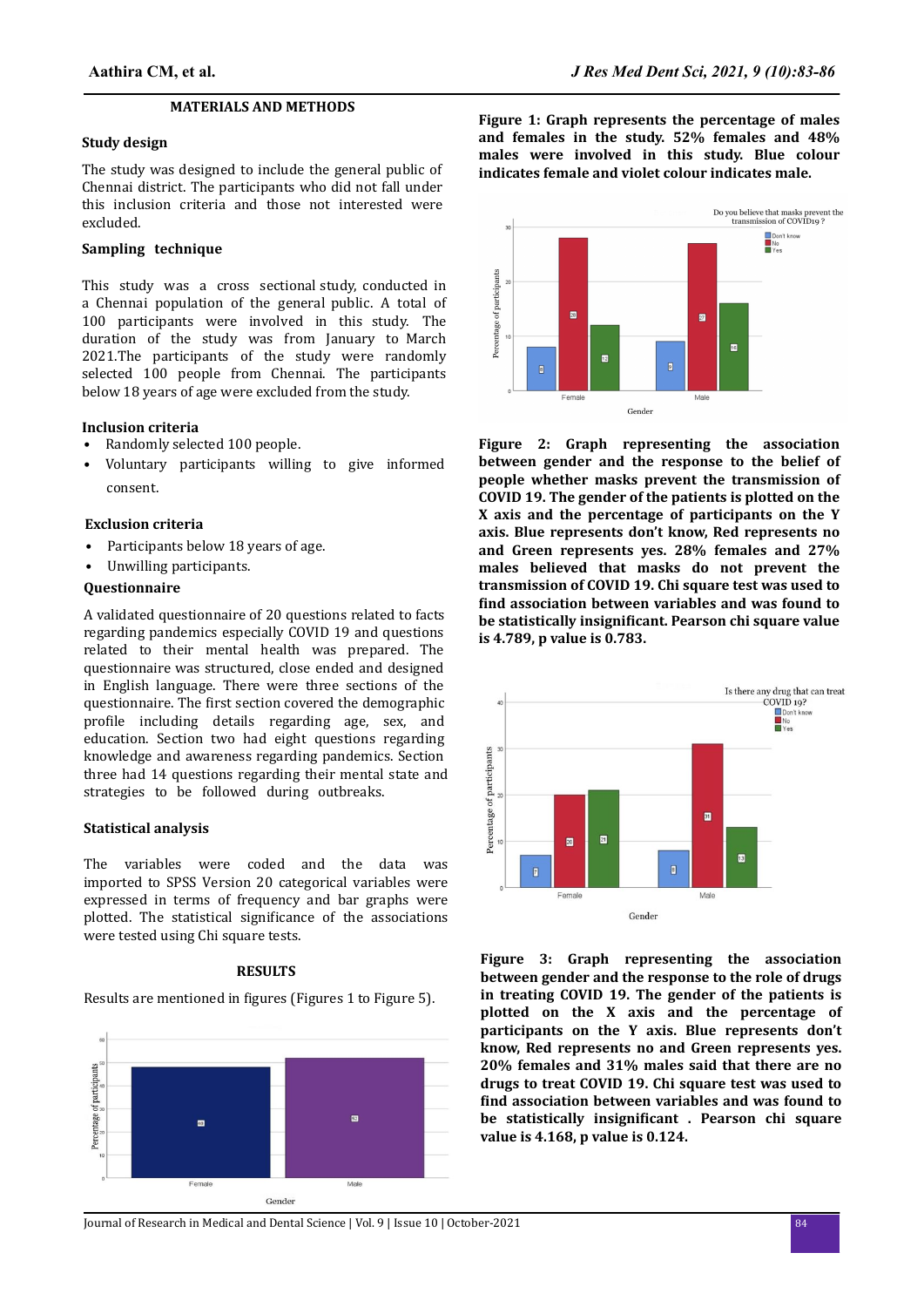

**Figure 4: Graph representing the association between gender and the response to the spread of COVID 19 in cold or humid climate. The gender of the patients is plotted on the X axis and the percentage of participants on the Y axis. Blue represents don't know, Red represents no and Green represents yes. 40% females and 21% males said that COVID 19 is transmitted during cold climates rather than humid climates. Chi square test was used to find association between variables and was found to be statistically** significant. Pearson chi square value is 2.124, p value **is 0.01.**



**Figure 5: Graph representing the association between gender and the response to the stress level during COVID 19 pandemic. The gender of the patients is plotted on the X axis and the percentage of participants on the Y axis. Blue represents no and Red represents yes . 37% females and 33% males agreed that they were stressed during the pandemic. Chi square test was used to find association between variables and was found to be statistically** insignificant . Pearson chi square value is 2.205, p **value is 0.138.**

#### **DISCUSSION**

Figure 1 shows the percentage of participants in each male and female which accounts for about 52% males and 48% females. A similar study conducted by Kate et al also had similar findings where there were 75% females and 24% males involved in the study. Figure 5 tells that most of the population of both males (33%) and females (37%) were stressed during pandemics or any outbreaks.

This result is supported by a large proportion (twothirds) of participants were moderately worried about the rapidly spreading and dreadful outbreak. These rates are comparable with past pandemic reports such as SARS [36]. Recent research from China suggests that engaging people in hand hygiene and other self-protective activities was associated with reduced psychological impact of the COVID-19 outbreak, including lower stress and anxiety.

## **CONCLUSION**

It can be concluded that proper awareness and trust must be created among the public for their wellbeing and to work out new strategies to enhance and handle pandemic outbreaks.

#### **REFERENCES**

- 1. https://coronavirus.jhu.edu/map.html
- 2. [Bennett P. Risk communication and public health.](https://dx.doi.org/10.2105%2Fajph.94.12.2051) [Oxford University Press 2010; 339.](https://dx.doi.org/10.2105%2Fajph.94.12.2051)
- 3. [J. Holmes B, Henrich N, Hancock S, et al.](https://doi.org/10.1080/13669870802648486) [Communicating with the public during health](https://doi.org/10.1080/13669870802648486) [crises: Experts' experiences and opinions. J Risk](https://doi.org/10.1080/13669870802648486) [Res 2009; 12:793-807.](https://doi.org/10.1080/13669870802648486)
- 4. [Singh A, Purohit BM, Bhambal A, et al. Knowledge,](https://doi.org/10.1002/j.0022-0337.2011.75.3.tb05055.x) [attitudes, and practice regarding infection control](https://doi.org/10.1002/j.0022-0337.2011.75.3.tb05055.x) [measures among dental students in Central India.](https://doi.org/10.1002/j.0022-0337.2011.75.3.tb05055.x) [J Dent Educ 2011; 75:421-427.](https://doi.org/10.1002/j.0022-0337.2011.75.3.tb05055.x)
- 5. [Mohamad E, Tham JS, Ayub SH, et al. Relationship](https://doi.org/10.2196/23922) [between COVID-19 information sources and](https://doi.org/10.2196/23922) [attitudes in battling the pandemic among the](https://doi.org/10.2196/23922) [Malaysian public: Cross-sectional survey study. J](https://doi.org/10.2196/23922) [Med Internet Res 2020; 22:e23922.](https://doi.org/10.2196/23922)
- 6. [Mardon A, Mardon C, Baskaran K, et al. Roles of](https://dx.doi.org/10.1016%2FB978-0-323-90959-4.00005-5) [technology during COVID-19. Lulu Press Inc 2020.](https://dx.doi.org/10.1016%2FB978-0-323-90959-4.00005-5)
- 7. [Azlan AA, Hamzah MR, Sern TJ, et al. Public](https://doi.org/10.1371/journal.pone.0233668) [knowledge, attitudes and practices towards](https://doi.org/10.1371/journal.pone.0233668) [COVID-19: A cross-sectional study in Malaysia.](https://doi.org/10.1371/journal.pone.0233668) [PLoS One 2020; 15:e0233668](https://doi.org/10.1371/journal.pone.0233668).
- 8. [Rugarabamu S, Ibrahim M, Byanaku A.](https://dx.doi.org/10.1371%2Fjournal.pone.0244925) [Knowledge, attitudes, and practices \(KAP\)](https://dx.doi.org/10.1371%2Fjournal.pone.0244925) [towards COVID-19: A quick online cross-sectional](https://dx.doi.org/10.1371%2Fjournal.pone.0244925) [survey among Tanzanian residents. MedRxiv](https://dx.doi.org/10.1371%2Fjournal.pone.0244925) [2020.](https://dx.doi.org/10.1371%2Fjournal.pone.0244925)
- 9. [Gostin LO, Viswanathan K, Altevogt BM, et al.](https://doi.org/10.17226/13351) [Crisis standards of care: A systems framework for](https://doi.org/10.17226/13351) [catastrophic disaster response: Introduction and](https://doi.org/10.17226/13351) [CSC framework. National Academies Press 2012;](https://doi.org/10.17226/13351) [1](https://doi.org/10.17226/13351).
- 10. [Yun H. An analysis of school violence](http://dx.doi.org/10.1080/15388220.2015.1056879) [victimization among multicultural elementary](http://dx.doi.org/10.1080/15388220.2015.1056879) [students. The Institute for Education and](http://dx.doi.org/10.1080/15388220.2015.1056879) [Research Gyeongin National University of](http://dx.doi.org/10.1080/15388220.2015.1056879) [Education 2019; 39:1–20.](http://dx.doi.org/10.1080/15388220.2015.1056879)
- 11. [Zimet GD, Rosberger Z, Fisher WA, et al. Beliefs,](https://doi.org/10.1016/j.ypmed.2013.05.013) [behaviors and HPV vaccine: Correcting the myths](https://doi.org/10.1016/j.ypmed.2013.05.013)